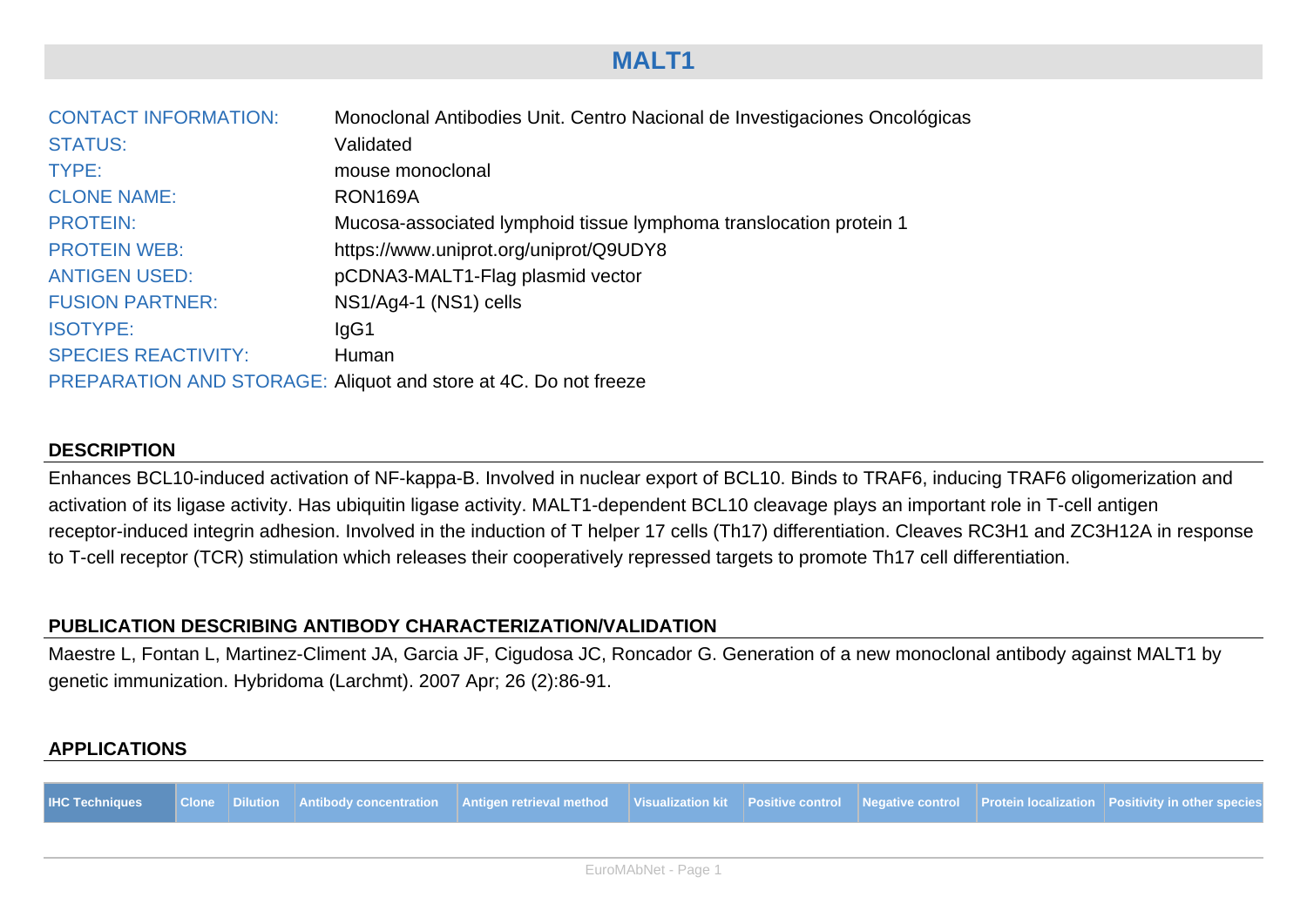| <b>Frozen tissue and cytospins</b> |           |  |             |  |  |  |  |  |  |
|------------------------------------|-----------|--|-------------|--|--|--|--|--|--|
| Recommended                        | RON1 Neat |  | supernatant |  |  |  |  |  |  |
|                                    | 69A       |  |             |  |  |  |  |  |  |
| <b>Paraffin tissue</b>             |           |  |             |  |  |  |  |  |  |
| Immunofluorescence                 |           |  |             |  |  |  |  |  |  |



### **RON169A is able to detect human MALT1 protein in immunocytochemistry**

To confirm that RON169A mAb recognizes human MALT1 protein, immunocytochemistry on frozen cytospin preparations of human MALT1 expressed in HEK293T was performed. Cytospin preparation of myc tagged human Timp3 protein was used as a negative control.

| <b>WB Techniques</b>       | <b>Clone</b> | <b>Dilution</b> | <b>Antibody concentration</b> | <b>Positive control</b> | Negative control | <b>Expected MW</b> | <b>Observed Mw</b> | <b>Positivity in other species</b> |  |  |
|----------------------------|--------------|-----------------|-------------------------------|-------------------------|------------------|--------------------|--------------------|------------------------------------|--|--|
| <b>Western Blotting</b>    |              |                 |                               |                         |                  |                    |                    |                                    |  |  |
| Recommended                | RON169       | Neat            | supernatant                   | U266 cell line          |                  | ∣90kDa             | 90kDa              |                                    |  |  |
|                            | A            |                 |                               |                         |                  |                    |                    |                                    |  |  |
| <b>Immunoprecipitation</b> |              |                 |                               |                         |                  |                    |                    |                                    |  |  |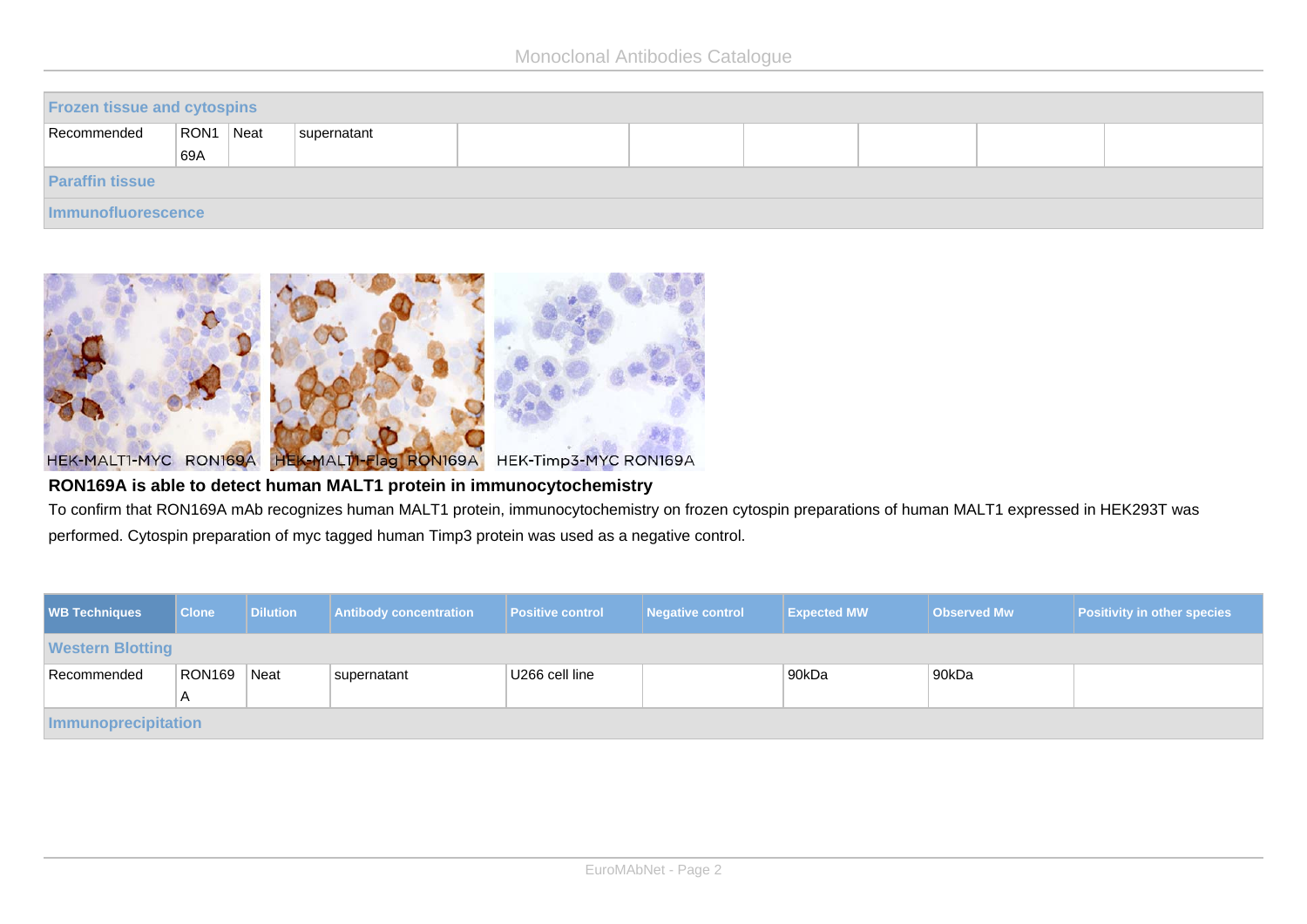

# RON169A

**RON169A mAb is able to detect human MALT1 protein by WB.** LANES

Lane 1 U266 cell line  $(100ug) (+)$